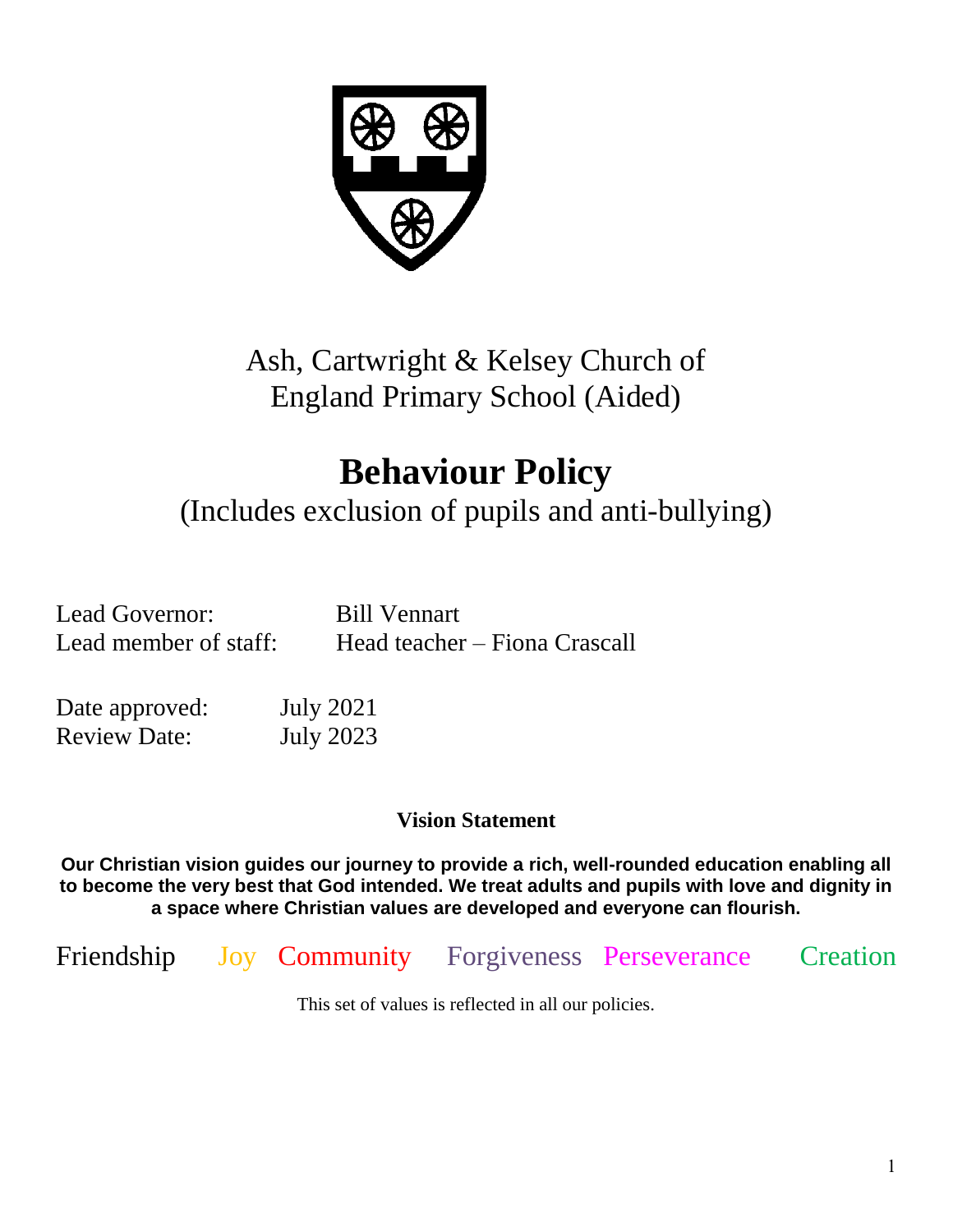#### **Behaviour Principles Written Statement**

#### **Introduction**

This document is a statement of the aims, principles and strategies for Ash Cartwright and Kelsey Church of England Primary School. Section 89 of the Education and Inspections Act 2006 provides that maintained schools must have measures to encourage good behaviour and prevent all forms of bullying amongst pupils. These measures should be part of the school's behaviour policy which must be communicated to all pupils, school staff and parents.

DfES guidelines have been taken into consideration in the formulation of this policy. It should be read in conjunction with the SEN Policy, Child Protection Policy and the Policy for Teaching and Learning to establish the ethos of the school and its distinctive Christian character. At Ash Cartwright & Kelsey Church of England (Aided) Primary School we aim, in accordance with the School's Christian Foundation, to provide a school that is welcoming, safe and stimulating, promoting a love of learning and offering opportunities for all to succeed. As a Church school we see friendship, forgiveness, joy, creation, community and perseverance as being at the heart of what we do. It is in this context that we seek to promote a sense of self-worth in both children and staff within a happy, safe and secure environment. All adults are responsible for managing behaviour around the school. The school also seeks to ensure forgiveness and reconciliation are key elements of the process of resolution through the use of Restorative Justice. Metacognition is a key thread which runs through our curriculum and school ethos. Children are encouraged to be accountable for their own behaviour and choices, As well as their behaviour, they are responsible for their actions, choices, words and success.

#### **Rationale**

This document provides a framework for the creation of a happy, secure and orderly environment in which children can learn and develop as caring and responsible people. It is written for all members of the school community to allow each one to understand the policy of the school and to apply it consistently and fairly. Our behaviour policy sets out measures to:

- Promote good behaviour , self-discipline and respect
- Prevent bullying
- Regulate pupils conduct and remind them they are responsible for the choices they make
- Ensure that all pupils are able to learn

#### **Bullying is – "deliberately hurtful behaviour"**

Bullying is behaviour by an individual or group, repeated over time, that intentionally hurts another individual or group either physically or emotionally. Bullying can take many forms (for instance, cyber-bullying via text messages, social media or gaming, which can include the use of images and video) and is often motivated by prejudice against particular groups, for example on grounds of race, religion, gender, sexual orientation, special educational needs or disabilities, or because a child is adopted, in care or has caring responsibilities. It might be motivated by actual differences between children, or perceived differences. Stopping violence and ensuring immediate physical safety is obviously a school's first priority but emotional bullying can be more damaging than physical; teachers and schools have to make their own judgements about each specific case. Many experts say that bullying involves an imbalance of power between the perpetrator and the victim. This could involve perpetrators of bullying having control over the relationship which makes it difficult for those they bully to defend themselves. The imbalance of power can manifest itself in several ways, it may be physical, psychological (knowing what upsets someone), derive from an intellectual imbalance, or by having access to the support of a group, or the capacity to socially isolate. It can result in the intimidation of a person or persons through the threat of violence or by isolating them either physically or online. Low-level disruption and the use of offensive language can in itself have a significant impact on its target. If left unchallenged or dismissed as banter or horseplay it can also lead to reluctance to report other behaviour. Early intervention can help to set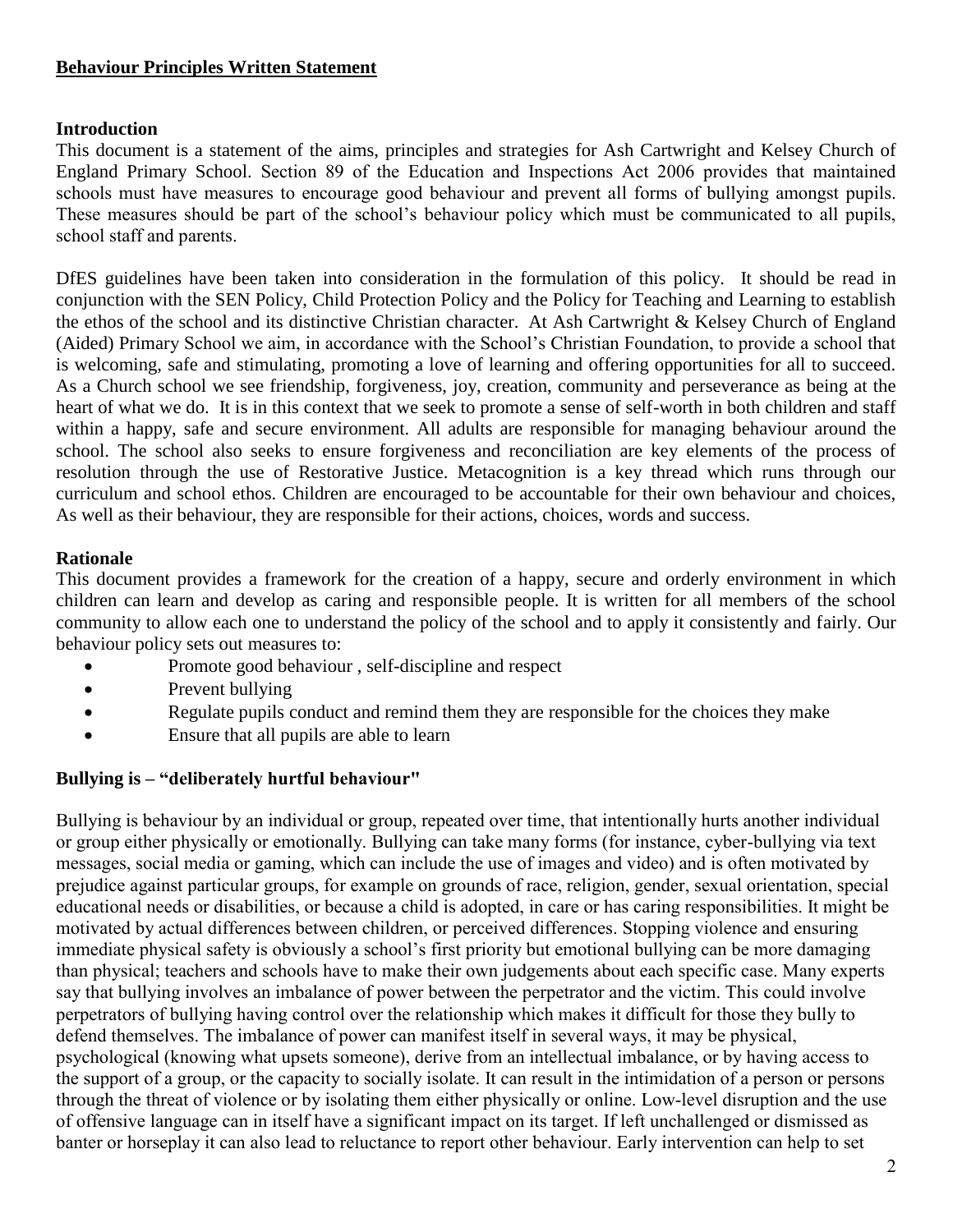clear expectations of the behaviour that is and isn't acceptable and help stop negative behaviours escalating. The school deals with any bullying through Restorative Approaches.

# **Definition of bullying:**

It is repeated often over a period time.

It is difficult for those who are being bullied to defend themselves. It can take place face to face and through a range of media devices and networks

Bullying can take many forms but three main types are:

- physical: hitting, kicking, taking belongings
- verbal: name-calling, insulting, racist remarks
- indirect: spreading unpleasant stories or excluding someone from social groups.

## **Principles**

The foundations of good discipline are based on modelling good behaviour, the positive reinforcement of good behaviour, praising appropriate behaviour and whenever possible rewarding it.

Every child has the right to learn but no child has the right to disrupt the learning of others.

The establishment of a sound, positive and caring ethos is an essential prerequisite for learning. This is something that is always worked at.

It depends on an ethos of trusting relationships and a process of co-operative team work and the school welcomes and encourages the involvement of the LA, Governors, Parents and Carers and others in the community.

Good order needs to be engendered ; it does not simply happen.

Adults set high standards, act as exemplars of the behaviour we expect and apply the rules fairly.

We understand that 'problems' will arise in a situation where children are learning and testing the boundaries of acceptable behaviour.

The school is successful when problems are addressed properly through a restorative approach rather than simply by the absence of problems.

The Headteacher keeps a log of any behaviour incidents to look for patterns to ensure that one particular pupil group isn't more affected by the policy than other groups. We recognise that some pupils will need a more sensitive and differentiated approach.

# Behaviour Policy

## **Responsibilities**

All members of the school community – Staff, Parents, Pupils and Governors work towards the school aims by:

- Providing a well ordered environment in which all are fully aware of behavioural expectations.
- Treating all children and adults as individuals and respecting their rights, values and beliefs.
- Fostering and promoting good relationships and a sense of belonging to the school community.
- Offering equal opportunities in all aspects of school life and recognising the importance of different cultures.
- Encouraging, praising and positively reinforcing good relationships, behaviours and work.
- Rejecting all bullying or harassment in any form.
- Helping to develop strategies to promote acceptable behaviour both within and outside the classroom,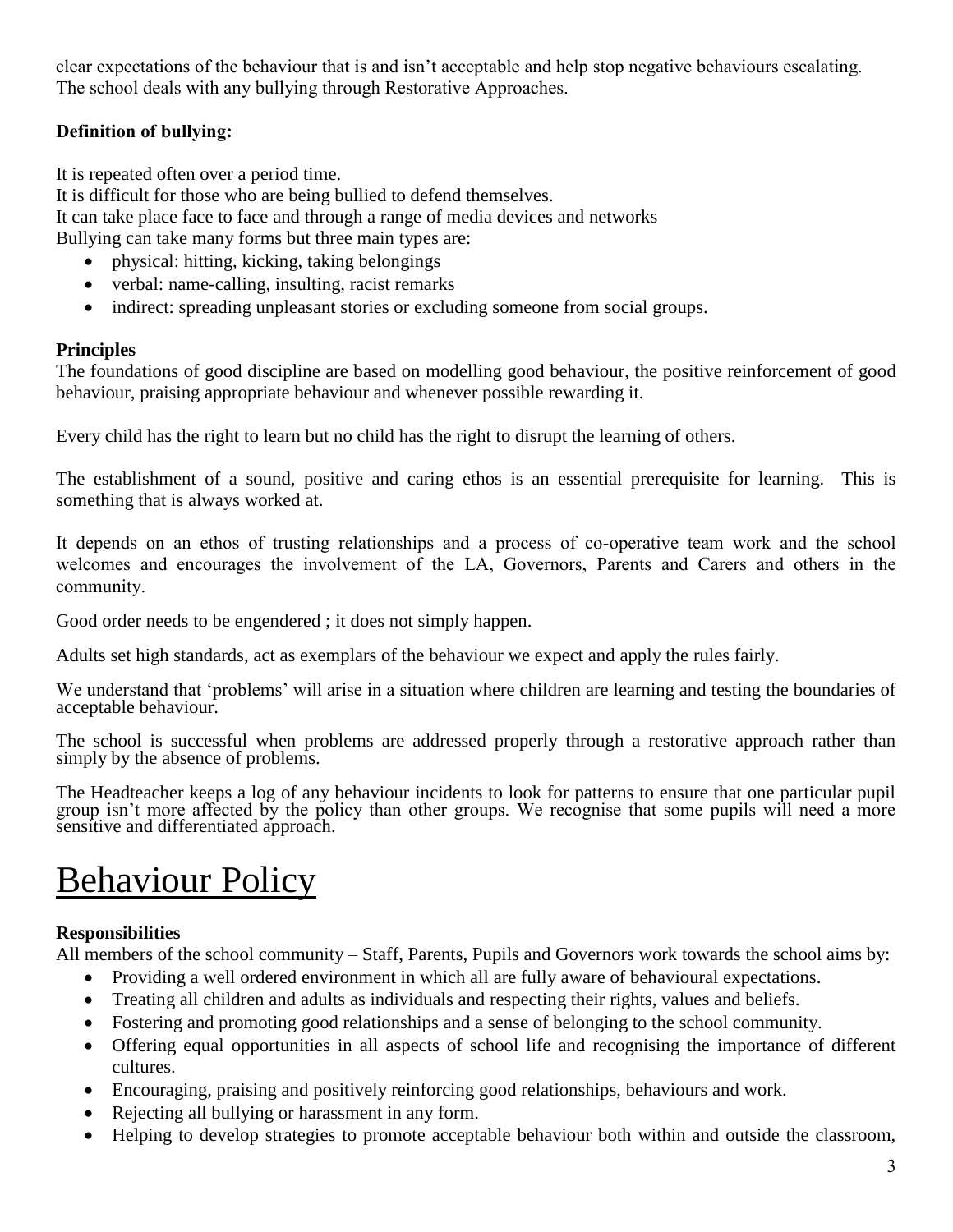and applying these consistently through Restorative Approaches.

- Caring for, and taking pride in, the physical environment of the school.
- Working as a team, supporting and encouraging each other.

Adults in particular:

- Take the initiative to greet and be greeted, speak and be spoken to, smile and relate and communicate.
- Address the problem rather than simply reacting acknowledge feelings i.e. I can see that you are feeling angry.
- Avoid confrontation.
- Listen
- Establish the facts.
- Judge only when certain.
- Use Restorative Justice to deal with issues
- Do not impose denial of access to so-called 'fun parts' of the curriculum as a sanction. All children are entitled to full access to the National Curriculum and Curriculum Guidance for the Early Years Foundation Stage
- Use de-escalation techniques where applicable

In the classroom adults strive to:

- Use daily check in and check out to ascertain how the children are feeling
- Create and sustain a positive, supportive and secure environment in which well prepared, stimulating lessons happen.
- Arrive before the class and begin on time.
- Be prepared for every lesson.
- Keep everyone engaged and interested in their learning.
- Motivate and extend pupils.
- Mark all work promptly and in accordance with the school's approach to assessment.
- Encourage creative dialogue because confidence in discussion is important.
- Maintain an attractive, stimulating, bright, clean and tidy learning environment.

#### **Rules**

These have been devised over a period of time after various discussions with the children, to hear their opinions. When these rules are given to the children opportunity is given to discuss them and ensure that they are fully understood and accepted. All rules displayed in the appropriate place. Classes devise their own 'in-house' rules to promote a productive working environment.

#### **Class rules**

Each class discusses the rules that will apply in their room. An example of such rules is shown below:

- Keep your hands, feet and objects to yourself
- Always be polite.
- Speak to each other in a friendly voice.
- Listen and carry out instructions the first time.
- $\bullet$  Be kind.
- Allow others to get on with their work.
- Leave other people's belongings alone.
- Treat others how you would like to be treated.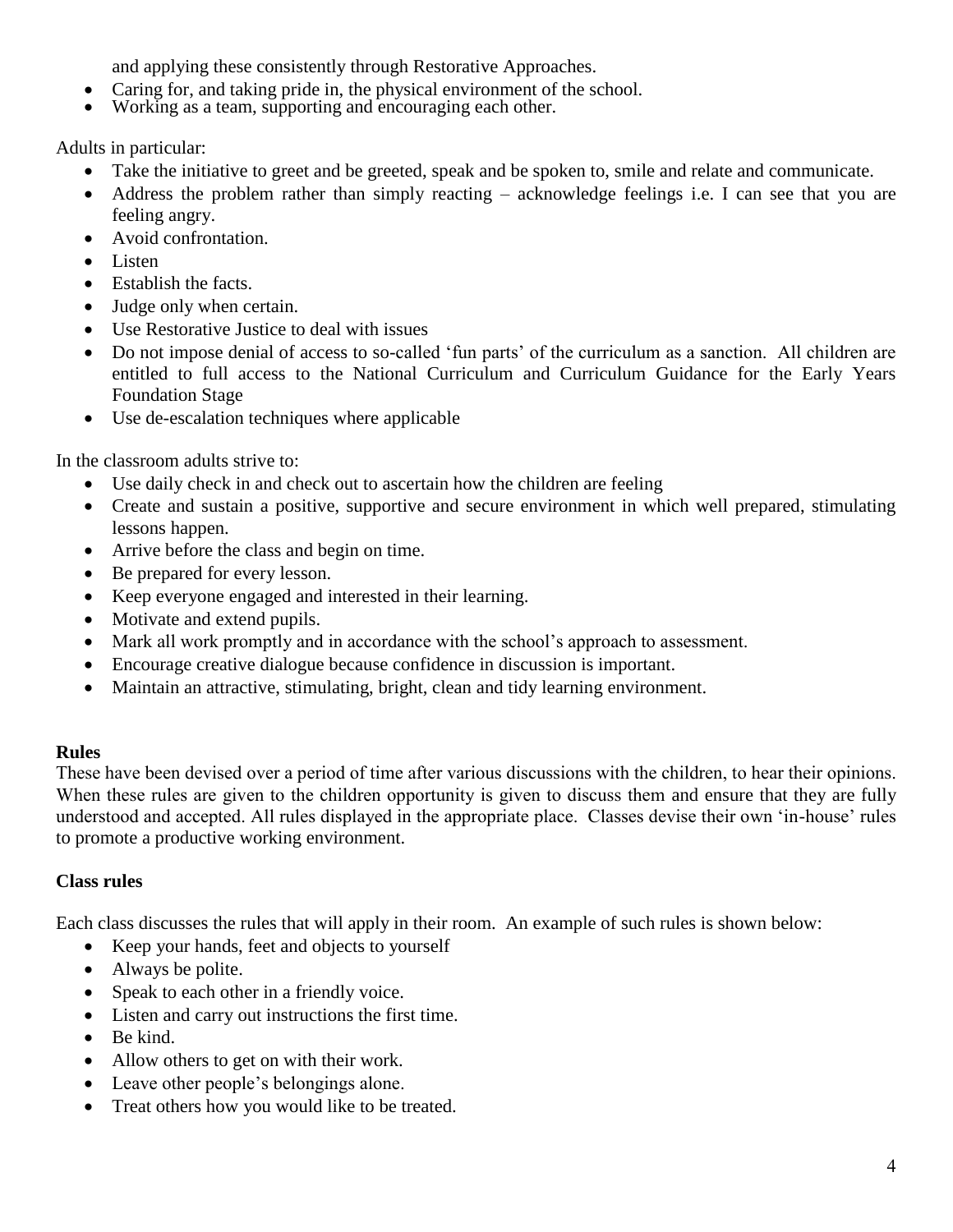### **Playground rules**

- Keep to play areas agreed
- The picnic tables and benches are for sitting and quiet games
- Keep your hands and feet to yourself
- Be helpful, kind and polite
- Respect other people's games.
- Remember the prefects on duty are there to help.
- MMS report incidents to the relevant teacher at the end of lunchtime. More urgent matters are referred to the member of SLT.
- When the field cannot be used games of football are not allowed.

#### **Indoor Lunch time rules**

- Be well-mannered, use 'please' and 'thank you' and don't speak with your mouth full.
- Talk quietly.
- When an adult raises their hand everyone puts up their hand and listens quietly.
- Put your hand up if you want something.
- Try to keep the tables clean and tidy and use the cutlery provided
- Walk around school quietly.
- Children only go to classes to hang up/collect coats

## **Pupil Support Systems**

The school is currently following a recovery based curriculum. This involves ensuring that the school addresses the 5 losses, of routine, structure, friendship, opportunity and freedom, which can trigger the emergence emotionally of anxiety and trauma in any child. The school has 6 mental health first aiders and staff have been trained to use the SWAN framework (Safe, Welcoming, All together and Nurturing). The school uses restorative scripts to deal with conflict/behaviour incidents. Staff will work through the main Restorative Justice questions:

- What happened?
- What were you thinking?
- What needs to happen to put things right?
- What are you going to do differently next time?

This approach links in with our Christian ethos and is based upon the principles of respect, responsibility, repair and reintegration. A Restorative Justice contract may need to be drawn up for ongoing issues. This will be led by a member of SLT.

#### **Why use Restorative Approaches?**

Restorative Justice approaches are...

- \* An understanding of how a community works
- \* An understanding of our responsibilities to the communities that we are part of where we:
- \* Confront unacceptable behaviour
- \* Praise acceptable behaviour
- \* Model restorative approaches
- \* Develop self-regulating communities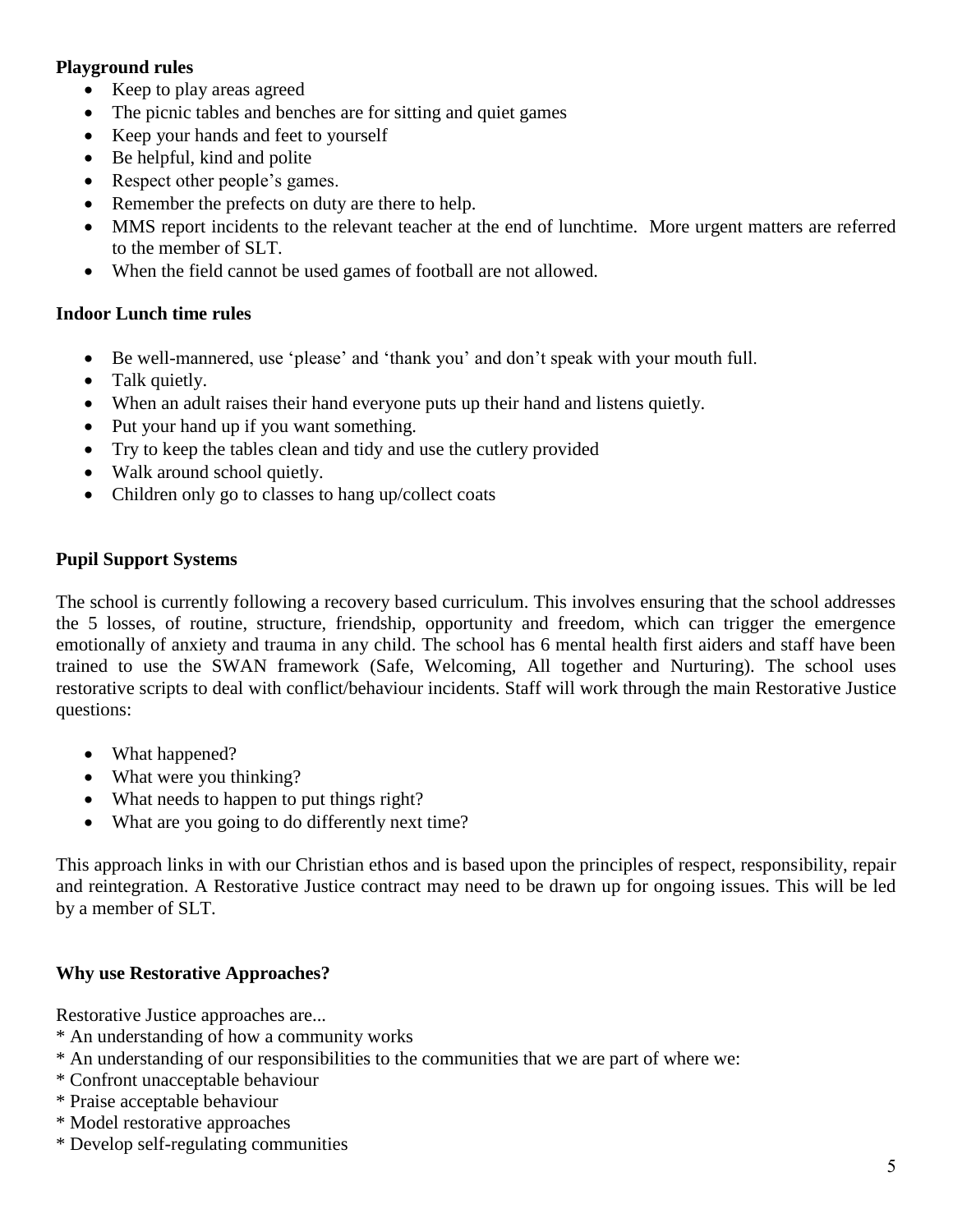\* An understanding of the skills needed to communicate with each other and a commitment to developing these. They include:

\* Communication skills - Listening, Questioning, Answering and a shared language

## **Rewards**

Each child will be able to collect house points which will be shown in class under the child's individual name. At the end of the week house captains will collect the number of points from each class and add them into the total for each team across the school.

House points can be given for work, behaviour and demonstrating the school values. 1 house point can be awarded at a time. At the end of term 5, the winning house will earn a reward of their choice ie a forest school session, trip to the park etc.

Each week, each teacher will nominate a child in their class to receive the **Star of the Week Award**, this certificate will be presented in Friday celebration worship giving details of exactly why that child has received the award. This can be given for work and behaviour.

#### **Sanctions**

"No school however positive or imaginative can eliminate disciplinary difficulties entirely" D E S "Good Behaviour and Discipline". Each class has a display of the 'Zones of Regulation' to encourage children to regulate their emotions and reactions. Should children not conform to the agreed rules; the following sanctions will be applied in order.

In each classroom the following sanctions are displayed on a traffic light system:

## Sanctions

- 1. Verbal Warning
- 2. Yellow traffic light
- 3. Time out (Red light)
- 4. Sent to Head teacher to complete a restorative justice reflection sheet
- 5. Contact with home

#### Lunchtime Variant (MMS)

- 1. Warning.
- 2. Sit on the bench for time out.
- 3. Refer to SLT
- 4. Return again contact with home.

Stages may be missed out at the discretion of the member of staff. This usually has the effect of making it clear to the child the seriousness of what they have done. If a child is on a red traffic light is the responsibility of the member of staff to ensure the child goes to a member of SLT for a restorative session. Children are not to be left standing outside a room.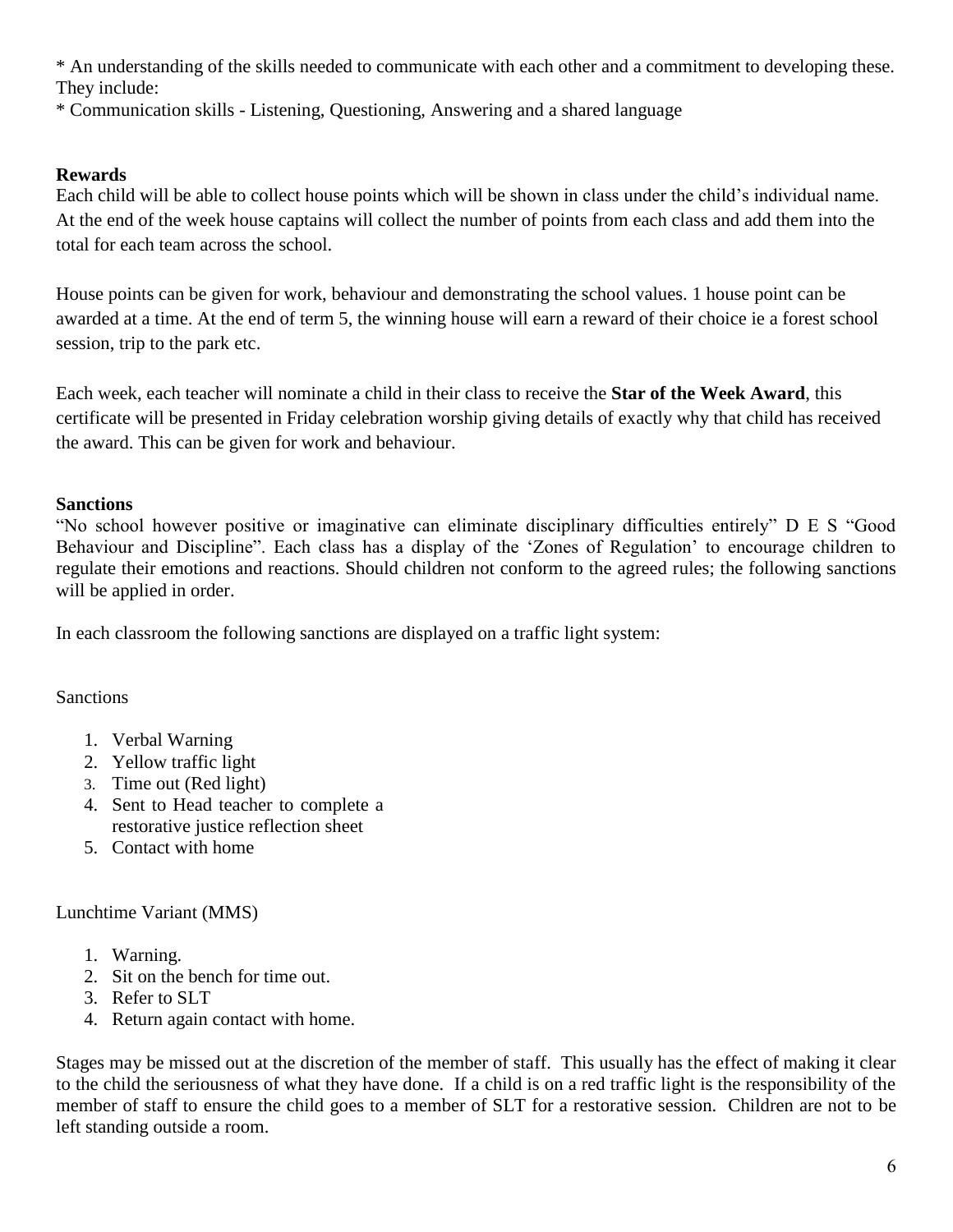## **Positive Handling**

**See Positive Handling Policy and Use of Reasonable Force** Advice for head teachers, staff and governing bodies document

[https://www.gov.uk/government/uploads/system/uploads/attachment\\_data/file/444051/Use\\_of\\_reasonable\\_forc](https://www.gov.uk/government/uploads/system/uploads/attachment_data/file/444051/Use_of_reasonable_force_advice_Reviewed_July_2015.pdf) [e\\_advice\\_Reviewed\\_July\\_2015.pdf](https://www.gov.uk/government/uploads/system/uploads/attachment_data/file/444051/Use_of_reasonable_force_advice_Reviewed_July_2015.pdf)

### **Exclusion**

Refer to [Exclusion Procedures \(kelsi.org.uk\)](https://www.kelsi.org.uk/__data/assets/pdf_file/0020/62165/Kent-LA-exclusion-guidance-for-schools-and-governors.pdf)

Exclusion is usually the last resort and follows other strategies to enable the child to conform to the expectations of the school. However, when these strategies have been applied and the child continues to act in a manner that disrupts the learning environment; behave in a manner that breaks the school Behaviour Policy; challenges the authority of staff, harms the welfare of themselves or others; or causes damage to property then exclusion may be considered. If a child is struggling to self-regulate then a part time timetable may be required – this will be used to 'build in successes' so that a child is not set up to fail, if they are feeling overwhelmed.

There may be instances when a single act may warrant exclusion. In most cases a range of strategies are tried. This is not meant to prevent immediate action to protect pupils and staff including for example a fixed term exclusion. A permanent exclusion may be given for a first offence, for example involving violence, but only where the Head Teacher has had further opportunity (not in the 'heat of the moment') to consider the incident in question.

There are three types of exclusion that a school may use:  $\bullet$  Permanent – The pupil will not return to the school. Fixed term – This is a temporary exclusion which can be between 0.5 and 45 school days in length. No pupil may be excluded for more than a total of 45 school days in any one academic year.  $\bullet$  Lunchtime - Fixed-term exclusion where the pupil is excluded from the school premises for one or more lunchtimes.

INFORMAL or UNOFFICIAL exclusions, such as sending pupils home 'to cool off', are unlawful, regardless of whether they occur with the agreement of parents or carers. Any exclusion of a pupil, even for short periods of time, must be formally recorded.

Permanent exclusion should usually only be used as a final step when a wide range of other strategies has been tried and failed. It is an acknowledgement by the school that it has exhausted all available strategies for dealing with the child. There may be exceptional circumstances where, in the head teacher's judgement, it is appropriate to permanently exclude a child for a first or 'one off' offence. These might include:

Serious actual or threatened violence against another pupil or a member of staff.

• A deliberate pre-meditated act that results in the breaking or destruction of school property or the property of an individual has taken place.

- Sexual abuse or assault.
- Supplying an illegal drug.
- Carrying an offensive weapon.

Schools should consider whether or not to inform the police where such a criminal offence has taken place. They should also consider whether or not to inform other agencies, e.g. the Youth Offending Service, social workers etc. These instances are not exhaustive but indicate the severity of such offences and the fact that behaviour can affect the discipline and wellbeing of the school community. The LA must be informed of the exclusion within one school day via Digital Front Door (DfD) on KELSI, see also 6th school day provision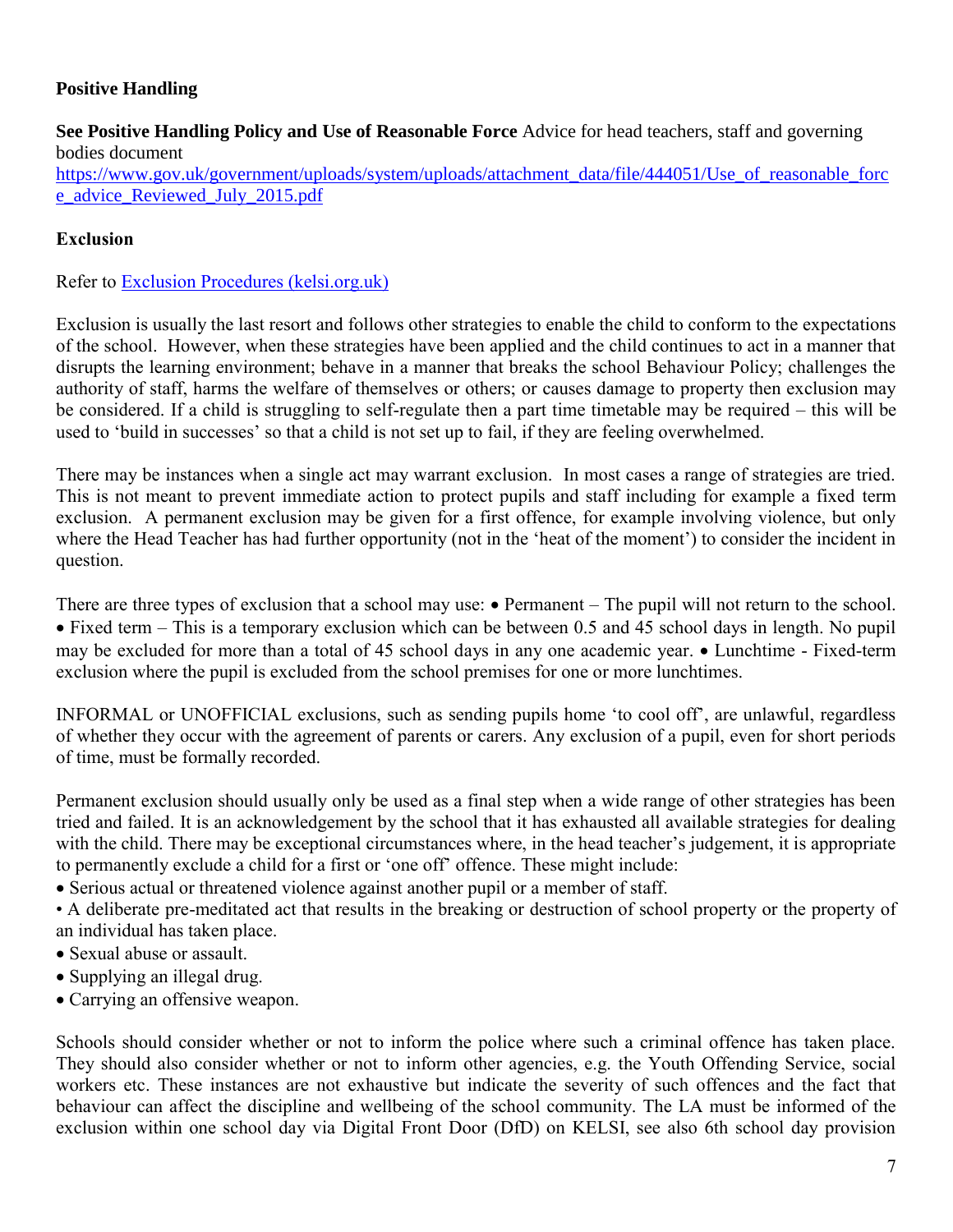flowchart on page 12/13. If the pupil lives outside the LA in which the school is located, the head teacher must also advise the 'home' LA of the exclusion so that they can make arrangements for the pupil's full time education from the 6th school day of the exclusion.

Parents must ensure that the pupil is not present in a public place during school hours without reasonable justification. Parents can be prosecuted, or given a fixed penalty notice of £120 if they fail to do this. The pupil may also be removed from the public place by the police and taken to designated premises. If the LA is advised that a parent has failed to comply with supervision requirements during the first 5 school days of a permanent exclusion, our School Attendance Service will take further action if, after enquiries / evidence gathering, the relevant officer decides that there are sufficient grounds on which to proceed.

It is important that the Head Teacher (or senior member of staff in her absence)

- *1. Takes into account that the circumstances of no two events will be the same.*
- *2. Exercises professional judgement, taking into account the particular factors that apply at the time.*
- *3. Follows the procedure and informs parents at the appropriate time.*
- *4. Ensures that alternative strategies have been tried and failed.*
- *5. Feels that allowing the pupil to remain in school would seriously harm the education or welfare of the pupil, other children and adults in the school*

Before the child is re-admitted to school, a meeting between the parents and the school will be arranged. The purpose of the meeting will be to discuss strategies and a way forward to ensure that the offending behaviour patterns are not repeated.

A written record of the discussion, and commitments to the agreed plan, by both the parents and the school, will be made. One copy will be kept in the school's record and one sent to the parents.

#### **Providing children with opportunities to discuss appropriate behaviour**

We seek to involve children in developing the policy and practice of the school through:

- The School Council who meet with the Headteacher.
- A programme of personal social, health and citizenship education set in a moral framework designed to promote mutual respect, self-discipline and social responsibility – links to Restorative Justice
- A clear focus for work on relationships and feelings as part of the PSHE work throughout school.
- A programme of religious education and character education which includes ethical issues (see RE and Collective Worship policies).
- Circle time an opportunity for open discussion held in class groups at regular intervals.
- The agreement of a set of rules by each class at the beginning of Term 1.
- The use of Restorative Justice sessions

#### **Liaison with parents**

Parents are kept informed about their child's behaviour. If it appears that this has to be monitored on a regular basis a 'home/school contact' book may be started. The book is written in by the teacher or teaching assistant at the end of each day and sent home. It is important that successes are also included and shared with parents.

The parent writes in it each evening and returns the book to school. This can be an onerous task for the class teacher and it may be that when the behaviour improves the contact book can be reduced to a weekly contribution.

#### **Outside Agencies**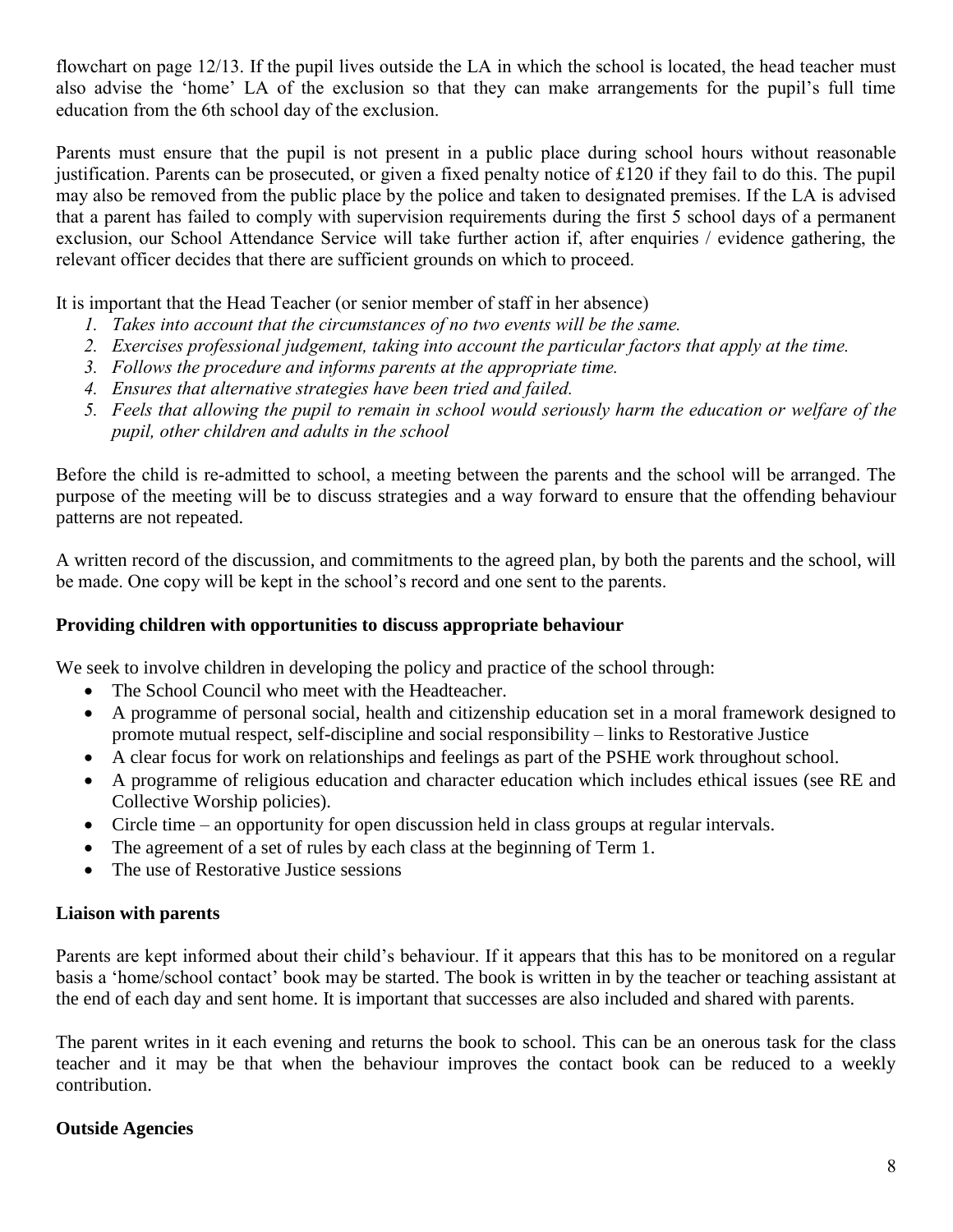Concerns about any pupil should be discussed with the Special Educational Needs Co-ordinator (SENCO). There are times when the advice of outside agencies will be required. This will be the result of discussion between the class teacher, SENCO and Head Teacher, or as the result of discussion at a LIFT meeting. Any outside agency will need information, therefore teachers document evidence of behaviour carefully so that it can be collated when required. Outside agencies include:

> Educational Psychologist Specialist Teaching Service EHT (Early Help) Teacher for Hearing Impaired Teacher for Visually Impaired Speech & Language Therapist Physiotherapist School Nursing Service Social Services Health Visitor CYPMHS/NELFT

#### **Monitoring**

The teachers' meeting includes 'Children to mention' as a standing item on the agenda. TA's have the opportunity to discuss children with the class teacher on an on-going basis and with the SENCO at their meetings.

Children are reminded of rules at the beginning of each term. Particular issues are dealt with in class or assembly as appropriate.

The system will be looked at when this policy is next reviewed. (See front cover.)

Appendix

#### **A. Domestic Rules**

- 1. Entrance and Exit from School Grounds
	- a. Use the gates from School Road.
	- b. Cars must be parked in the spaces provided before children leave or enter vehicles.
	- c. Use the pedestrian crossings and footpaths.
- 2. Morning Break 10.15-10.30 or 10.30 10.45 am
	- a. From the classroom using either the outer classroom door or the doors
	- b. Children must line up in their classes on the playground
- 3. Lunch Break 12 1pm or 12.30 1.30pm
	- a. Hands washed and hand gel applied before and after lunch.
	- b. Grace is said in class.
	- c. At the end of break access to the school building is via the doors classroom double doors
- 4. Afternoon Breaks (Infants only) 2.30-2.45 pm